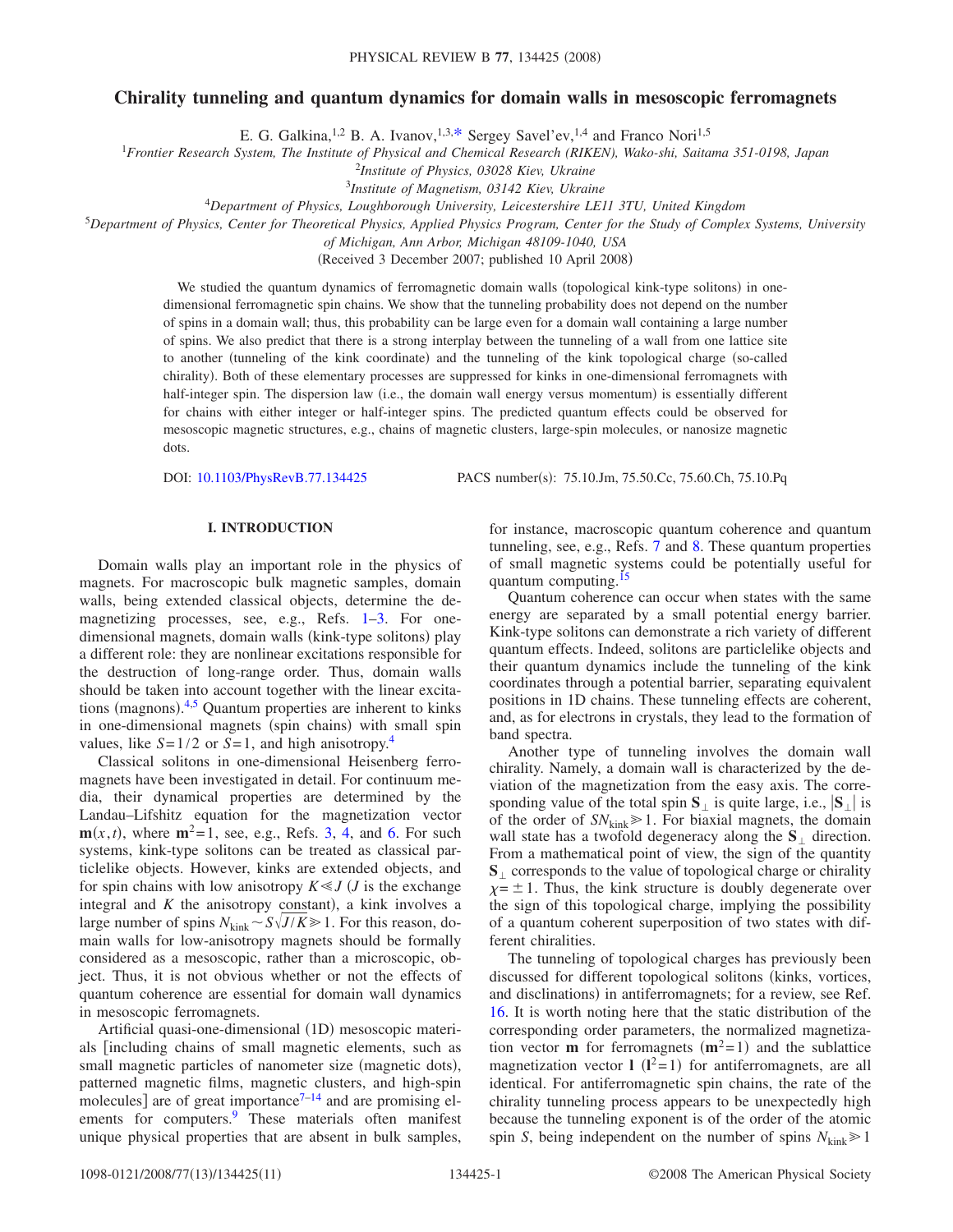within the kink.<sup>17</sup> Thus, quantum effects could be essential not only for literally 1D objects such as spin chains but also for mesoscopic antiferromagnetic samples such as thin antiferromagnetic wires.<sup>18</sup>

The dynamic properties of ferromagnets are described by the Landau–Lifshitz equation for the vector **m** with no inertial term. This is in strong contrast with the inertial dynamics of antiferromagnets, described by the so-called sigma-model equation for the sublattice magnetization vector **l**, e.g., Refs. [3](#page-10-2) and [4.](#page-10-3) It might look a bit paradoxical that the quantum properties of ferromagnets are much more complicated than for both quantum antiferromagnets and quantum Josephson junctions.<sup>19–[21](#page-10-15)</sup> The reason is because within the sigma-model approach, the dynamics of the vector **l** is similar to that of the usual inertial dynamics of a particle (strictly speaking, the dynamics of a particle along the surface of the sphere  $I^2 = 1$ ), whereas the Landau–Lifshitz Lagrangian contains a complicated Dirac-monopole term with nontrivial topological prop-erties (Berry phase), see, e.g., Ref. [22.](#page-10-16) This circumstance leads to a number of subtle and intriguing effects, e.g., the suppression of tunneling transitions due to the interference of the instanton trajectories. $23,24$  $23,24$ 

An example of strikingly different quantum dynamics of ferromagnets and antiferromagnets is the tunneling chirality. For kinks in antiferromagnets, chirality tunneling is not correlated with the translational motion of kinks. $17,18$  $17,18$  In contrast, some results known in the literature imply that for ferromagnets, the situation can be different. Reference [25](#page-10-19) noted that unmovable kinks with different values of the chirality must have different values of the momentum. Reference [26](#page-10-20) pointed out that the chirality tunneling rate grows with the intensity of the kink spatial pinning. Reference [27](#page-10-21) showed that for a free (i.e., with no pinning) domain wall in a ferromagnet, the momentum of which is conserved, the tunneling of the chirality is prohibited.

In this paper, we develop a consistent quantum theory of domain walls in one-dimensional ferromagnets, with a complete description of all possible coherent quantum effects. We show that the tunneling of the chirality can be described as a tunneling in momentum space. This is closely connected with the tunneling of the kink coordinates; indeed, all these tunneling processes are naturally described within phase plane  $(X, P)$ .

The paper is organized as follows. In Sec. II, we introduce the Hamilton variables: kink coordinate *X* and kink momentum *P*. In this section, we show how to consistently define the chirality of a kink via the value of kink momentum. A Hamiltonian approach, valid for describing both quantum effects, tunneling of kink coordinates and kink chirality, will be developed in the same section. Then, in Sec. III, specific tunneling effects will be analyzed based on this approach. Kink dispersion relations will also be derived there.

### **II. HAMILTON DESCRIPTION OF KINK DYNAMICS**

In order to describe a one-dimensional system of mesoscopic magnetic particles allowing kink dynamics, we assume that each particle has an internal magnetic anisotropy, with the chosen axes to be parallel for all particles in a system.

<span id="page-1-0"></span>

FIG. 1. (Color online) The geometry of the problem: (a) anisotropy axis for a single magnetic particle and (b) a schematic representation of a chain of particles. Each particle is represented by its spin.

The geometry of the problem is shown in Fig. [1.](#page-1-0) We will also consider isotropic nearest neighbor interactions. Moreover, we assume that any internal degrees of freedom of the particles can be neglected, and each particle can be treated as a single magnetic moment (spin).

Note that kinks in a ferromagnet with pure axial symmetry  $C_{\infty}$  cannot move because the projection of the total spin on the easy axis  $S_3^{\text{(tot)}}$  should change while the kink is moving. However, the Hamiltonian is invariant under rotations around the easy axis and it commutes with  $S_3^{\text{(tot)}}$ , prohibiting such dynamics. In order to allow kink dynamics, we can consider the twofold magnetic anisotropy. This is in contrast with antiferromagnets, where kinks can move even for purely uniaxial anisotropy, with an easy axis of  $C_{\infty}$  symmetry.

#### **A. Model**

The Hamiltonian of a chainlike system of magnetic particles can be written in the same form as for a discrete ferromagnetic chain (one-dimensional lattice with atomic spacing *a*) with a spin operator  $S_n$  located in each lattice site *n*,

$$
\mathcal{H} = -J\sum_{n} \mathbf{S}_{n} \cdot \mathbf{S}_{n+1} + \sum_{n} \left[ K_{1} S_{1,n}^{2} + K_{2} S_{2,n}^{2} \right]. \tag{1}
$$

<span id="page-1-2"></span>Here, the first term describes the isotropic exchange interaction of spins, and the second sum corresponds to the twofold magnetic anisotropy. We have chosen  $K_2 > K_1 > 0$ , so that the orthogonal axes 3, 1, and 2 are the easy axis, the medium axis and the hard axis, respectively. We consider each spin operator to be a classical vector with constant modulus  $S = Sm$  and unit vector  $m$  (i.e., this vector points in the unit sphere  $m^2 = 1$ ). The dynamics of the variables  $m<sub>n</sub>$  is governed by the discrete version of the Landau–Lifshitz equation

$$
\hbar S \frac{\partial \mathbf{m}_n}{\partial t} = \left( \mathbf{m}_n \times \frac{\partial W}{\partial \mathbf{m}_n} \right),\tag{2}
$$

<span id="page-1-1"></span>where  $W \equiv W(\mathbf{m}_n)$  is the energy of the considered ferromagnetic chain. The dynamics of the variable **m***n*, for a given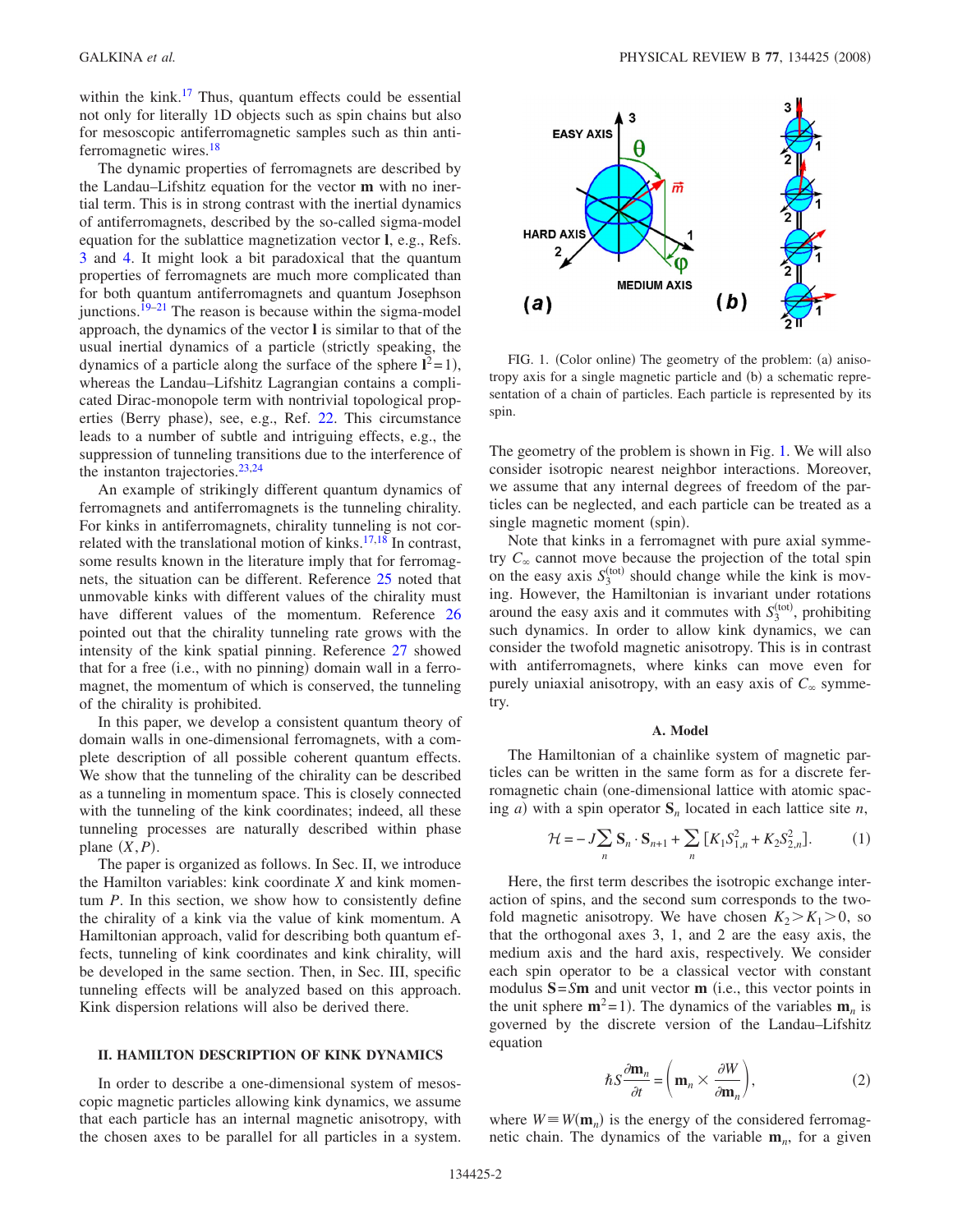point *n* in a lattice, is determined by the Lagrangian

$$
\mathcal{L} = -\hbar S \sum_{n} \frac{\mathbf{n}}{1 + (\mathbf{n} \cdot \mathbf{m}_n)} \cdot \left( \mathbf{m}_n \times \frac{\partial \mathbf{m}_n}{\partial t} \right) - W, \tag{3}
$$

where **n** is an arbitrary unit vector. For the continuum approximation, the set of variables **m***<sup>n</sup>* determined on the lattice sites *n* should be replaced by a smooth function of the continuous coordinate *x*:  $\mathbf{m}_n \rightarrow \mathbf{m}(x)$ . In this continuum approximation, the Lagrangian takes the form

<span id="page-2-2"></span>
$$
\mathcal{L} = -\int dx \left( \mathbf{A} \cdot \frac{\partial \mathbf{m}}{\partial t} \right) - W, \quad \mathbf{A} = \frac{\hbar S}{a} \cdot \frac{(\mathbf{n} \times \mathbf{m})}{1 + (\mathbf{n} \cdot \mathbf{m})}, \quad (4)
$$

where *W* is an energy functional written by expanding over gradients of **m**; see, for example, Ref. [28.](#page-10-22) The vector **A** has the form of a vector potential of a Dirac-monopole field, i.e., the curl of **A** over the variable **m** is proportional to **m**,

$$
\operatorname{curl}_{\mathbf{m}} \mathbf{A} = \hbar S \mathbf{m}/a,
$$

see, for example, Ref. [22.](#page-10-16) The vector potential has a singularity (Dirac string) for  $(m \cdot n) = -1$ , i.e., on a half-line in **m** space. It is important to note that the vector potential **A** is accurate within some gauge transformations, which includes changing the direction of the Dirac string, but the Landau– Lifshitz equations containing rot**<sup>m</sup> A** are invariant with respect to gauge transformations.<sup>22</sup> It is worth mentioning here that for antiferromagnets within the sigma-model approach, the dynamical part of the Lagrangian has a standard inertial term

$$
L_{\rm dyn, AFM} \propto \left(\frac{\partial \mathbf{l}}{\partial t}\right)^2,
$$

in contrast to  $\mathbf{A} \cdot (\partial \mathbf{m}/\partial t)$  for ferromagnets.

It is convenient to represent the unit vector field **m** by two independent angular variables  $\theta$  and  $\varphi$ ,

$$
m_1 = \sin \theta \cos \varphi
$$
,  $m_2 = \sin \theta \sin \varphi$ ,  $m_3 = \cos \theta$ . (5)

<span id="page-2-1"></span>In terms of these variables, the Landau–Lifshitz equation  $[Eq. (2)]$  $[Eq. (2)]$  $[Eq. (2)]$  takes the form

$$
\frac{S\hbar}{a}\sin\theta\frac{\partial\theta}{\partial t} = \frac{\delta W}{\delta\varphi},\qquad(6)
$$

$$
\frac{S\hbar}{a}\sin\theta\frac{\partial\varphi}{\partial t} = -\frac{\delta W}{\delta\theta},\qquad(7)
$$

<span id="page-2-3"></span>where  $W \equiv W\{\theta, \varphi\}$  is the energy functional written it terms of the field variables  $\theta$  and  $\varphi$ . The Hamiltonian [Eq. ([1](#page-1-2))] can be rewritten as

$$
W\{\theta,\varphi\} = \int \frac{dx}{a} \left\{ \frac{Ja^2}{2} \left[ \left( \frac{\partial \theta}{\partial x} \right) + \sin^2 \theta \left( \frac{\partial \varphi}{\partial x} \right)^2 \right] + \sin^2 \theta \left[ K_1 + (K_2 - K_1) \sin^2 \varphi \right] \right\},
$$
 (8)

where the nonzero difference  $(K_2 - K_1)$  determines the anisotropy in the basal plane.

The Landau–Lifshitz equations have an obvious integral of motion, the energy *W*. In the continuum approximation,

<span id="page-2-0"></span>

FIG. 2. (a) Trajectories on the sphere  $m^2=1$  (the direction of motion is indicated by the arrows) corresponding to different kinks; 1, 2, and 3 indicate the anisotropy axes of the magnet. Two of the most favorable kinks with chirality  $\chi = \pm 1$  are shown by *B*+ and *B*−; unfavorable kinks with indefinite chirality are labeled by  $N_1$ and  $N_2$ . The crossings between the trajectories and axes 1 or 2 are shown by four gray ovals in (a). The trajectories  $N_1$  and  $N_2$  divide the sphere in two domains, associated with kinks of different chiralities, as discussed in the text. (b) Spin distribution for favorable kinks with chirality  $\chi = \pm 1$ .

translational invariance leads to the conservation of the linear momentum of the magnetization field  $P$  (momentum, for short). The expression for the momentum is determined<sup>3,[6](#page-10-5)</sup> by the dynamical part of the Lagrangian

$$
P = \int dx \left( \mathbf{A} \cdot \frac{\partial \mathbf{m}}{\partial x} \right). \tag{9}
$$

As noted above, the vector potential **A** is known up to a gauge transformation, and the momentum *P* depends on the gauge used for **A**. This is one of the problems for describing the dynamics of solitons in ferromagnets. This problem does not exist for antiferromagnets, where the momentum is proportional to the integral  $\int dx (\partial \mathbf{l}/\partial x) (\partial \mathbf{l}/\partial t)$ . However, it turns out that the relative momentum for any *pair of kinks* in a ferromagnet can be uniquely determined. Thus, the kink momentum is accurate within the position of the origin in *P* space, that is, the choice of a kink assigned with the value of  $P=0$ .

## **B. Topological analysis of domain wall structure**

For a kink in a ferromagnetic chain, the values of the on-site variables  $S_{3,n}$  have opposite values in front and behind of the kink:  $S_{3,n} \to \pm S$  at  $n \to \pm \infty$ . In other words, a kink can be seen as a path connecting the poles of the sphere  $m^2$ =1, corresponding to the two easy directions of magneti-zation space (see Fig. [2](#page-2-0)). For definiteness, we assume that  $m_3=1$  at  $x \rightarrow -\infty$  and  $m_3=-1$  at  $x \rightarrow +\infty$  (see Fig. [2](#page-2-0)). For ferromagnets with nonzero anisotropy in the basal plane,  $\partial W / \partial \varphi \neq 0$ , a domain wall can move with some velocity *v* smaller than the limit value  $v_c$ . Within the continuum approximation, such moving domain walls are described by a simple traveling-wave one-soliton solution of the Landau– Lifshitz equation [Eq. ([6](#page-2-1))] of the form  $\theta = \theta(\xi)$ ,  $\varphi = \varphi(\xi)$ , with =*x*−*vt*. However, it is hard to find an analytical solution of a set of two second-order equations of this type, and we will start with a qualitative analysis.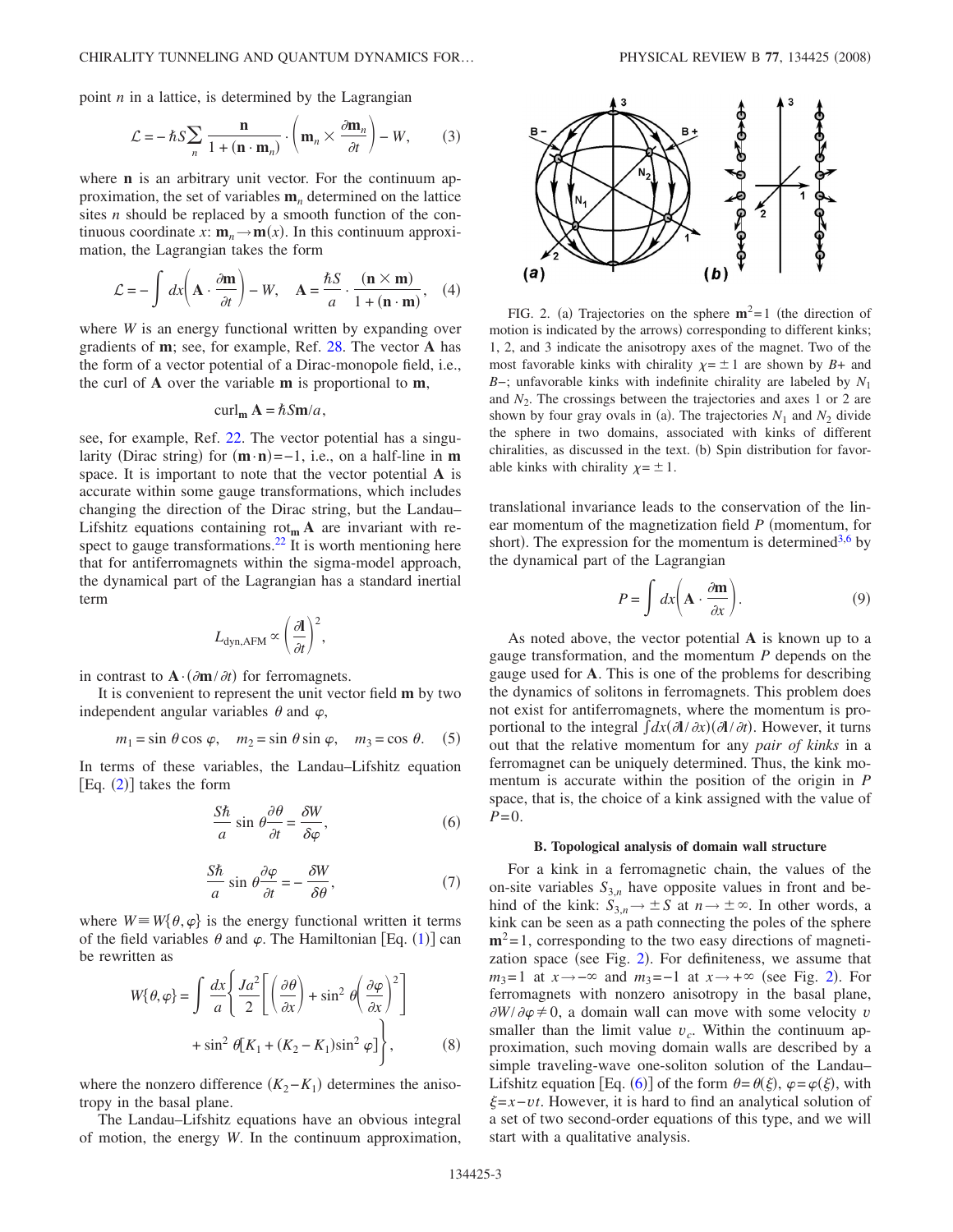Due to symmetry, there are two types of stationary domain walls, with  $\theta = \theta(x)$  and  $\varphi$ =const. For these domain walls, the vector  **turns either within the easy plane**  $(3,1)$ **,** for the first type of walls, or within the hard plane  $(3,2)$ , for the second one. The trajectories describing these domain walls are denoted by  $B +$ ,  $B -$  and  $N_1$ ,  $N_2$ , respectively, in Fig. [2.](#page-2-0) Their energies are  $E_1$  for  $B \pm$  and  $E_2 \ge E_1$  for  $N_{1,2}$ . Other domain walls having  $v \neq 0$  and energies  $E_1 \leq E(v) \leq E_2$  are described by paths located in between these chosen trajectories on the sphere.

The kink momentum is the total momentum of the magnetization field calculated along the corresponding solution of the Landau–Lifshitz equation. $3.6$  $3.6$  For domain walls, it can be written in the form of an integral around the contour of the sphere Fig. [2,](#page-2-0) depicting a kink,  $P = \int A(m)dm$ , where A is the vector potential of the Dirac-monopole field [Eq. ([4](#page-2-2))]. A difference of the momentum values for two different kinks can be described as an integral along a closed contour. It can be written through a surface integral of the type of  $\int dS$  rot<sub>m</sub> **A** and it is equal to  $\hbar S/a$ , multiplied by the area, on the sphere  $m^2$ =1, inside two trajectories, corresponding to these pairs of kinks.<sup>29</sup> It is clear that for a biaxial ferromagnet, there are pairs of diametrically opposite trajectories (e.g., the trajectories  $B+$  and  $B-$  in Fig. [2](#page-2-0)) corresponding to energetically equivalent but physically different kinks. For these pairs of kinks, the closed path borders half of a sphere, with an area of  $2\pi$ , and the momentum difference equals  $2\pi\hbar S/a$ . Hence, we can readily obtain the periodic dependence of the kink energy on its momentum with the period  $P_0$ ,

$$
P_0 = \frac{2\pi\hbar S}{a}.\tag{10}
$$

For those kinks which are close to the most favorable kink *B*+ (*B*−), the value of the momentum *P* (or  $\Delta P = P - P_0$ ) is small; thus, the parabolic approximation can be used and the energy can be written as  $E = P^2 / 2M$  [or  $E = (\Delta P)^2 / 2M$ ], where  $M$  is the effective mass of the kink. For the model  $[Eq.$  $(8)$  $(8)$  $(8)$ ], the effective mass *M* takes the value of the well known Döring effective mass, obtained as early as the 1930s, see, e.g., Refs. [2](#page-10-24) and [6.](#page-10-5) This effective mass turns to infinity when  $(K_2-K_1) \rightarrow 0$ . This is another indication that in a pure uniaxial model of a ferromagnet  $(K_2 = K_1)$ , domain wall motion is impossible. However there is no contradiction between the finite value of  $P \propto \varphi$  and the condition  $v=0$ : if *P*  $=Mv$ , then the momentum can be finite when  $M \rightarrow \infty$  and *v*  $\rightarrow$  0.

Coherent tunneling assumes the presence of at least two different states having the same energy, for instance, the two states of kinks in a biaxial ferromagnet with different values of the topological charge. A topological classification $30,31$  $30,31$  of kinks can be done in the same way for both ferromagnets and antiferromagnets. First, the difference of values of the magnetization vector  $\mathbf{m}_x$  (or  $\mathbf{l}_x$ , for antiferromagnets) on the right and on the left sides of the kink determine the topological charge  $\pi_0$ ,

$$
\pi_0 = \frac{1}{2} [m_z(+\infty) - m_z(-\infty)],
$$
 (11)

of the kink. Changing this topological charge requires overcoming the potential barrier, proportional to the system size

(formally, infinite barrier) that cannot be realized by tunneling. Second, a topological charge of the type  $\pi_1$ ,

$$
\pi_1 = \frac{1}{\pi} \int_{-\infty}^{+\infty} dx \bigg( m_x \frac{\partial m_y}{\partial x} - m_y \frac{\partial m_x}{\partial x} \bigg), \tag{12}
$$

is determined by mapping the coordinate space of the spin chain (the line  $-\infty < x < \infty$ ) onto the circle  $\{m_1^2 + m_3^2 = 1, m_2\}$  $=0$ , situated in the easy plane of the ferromagnet. The appearance of two topological charges of different levels can be formally described using the relative homotopy group, as discussed in Ref. [31.](#page-10-26)

The  $\pi_1$  charge is described by the integral

$$
\chi = \frac{1}{\pi} \int_{-\infty}^{\infty} \left[ \mathbf{e}_2 \bigg( \mathbf{m} \times \frac{\partial \mathbf{m}}{\partial x} \bigg) \right] dx.
$$

In other words, the *chirality*  $\chi = \pm 1$  determines the sense of rotation (clockwise or counterclockwise) of **m** along the chain. This standard definition of the chirality used in Refs. [25](#page-10-19)[–27](#page-10-21) is only valid for kinks located on the unit sphere near the most energetically favorable configurations *B*+ and *B*−, as shown in Fig. [2,](#page-2-0) that is, for kinks having small velocities *v*. For this case, the effective mass approximation is valid, and these two kinks are well separated. According to the topological analysis, these kinks have different values of the chirality  $\chi = \pm 1$ ; within a self-consistent Hamiltonian approach, they correspond to different values of the momentum:  $P=0$  and  $P=P_0$ . However, for kinks moving with a nonsmall velocity and with arbitrary values of the momentum, the above definition of the chirality should be modified.

For treating the whole order parameter space (i.e., the sphere  $m^2$ =1), kinks with  $\chi$ =  $\pm$ 1 can be transferred to each other through energetically unfavorable kinks of type  $N_1$  or  $N_2$ , schematically shown in Fig. [2.](#page-2-0) Here, the barrier is finite (and equal to  $E_2 - E_1$ , which is large when  $K_2 \ge K_1$ ) and the process of kink chirality  $\chi$  tunneling is possible. The concept of chirality, as a discrete number  $\chi = \pm 1$ , is naturally connected with the presence of a discrete degeneracy in the dependence of the kink energy on its momentum. The discrete parameter  $\chi = \pm 1$  determines one of two different, but energetically equivalent, kink states existing in a biaxial ferromagnet. The values  $\chi=1$  and  $\chi=-1$  can be naturally attributed to kink states with trajectories in two equivalent semispheres,  $m_1 > 0$  and  $m_1 < 0$ , respectively. The chirality value is not determined for the unfavorable static kinks only (Néel walls) for which the trajectories  $N_1$  and  $N_2$  pass through the hard axis. In this sense, chirality tunneling can be seen as a tunneling effect in momentum space with a nonsmall (of the order  $P_0 = 2\pi\hbar S/a$ ) change of the kink momentum.

#### **C. Moving domain wall structure**

To confirm the general features for moving domain walls discussed above, we will discuss an exact solution of Eq.  $(6)$  $(6)$  $(6)$ known for the model of biaxial ferromagnets with the energy [Eq. ([8](#page-2-3))]. It is easy to find the structure of domain walls with zero velocity. There are two types of domain walls having thickness  $x_{1,2} = a\sqrt{J/2K_{1,2}}$  and energies  $E_{1,2} = 2S\sqrt{2JK_{1,2}}$  with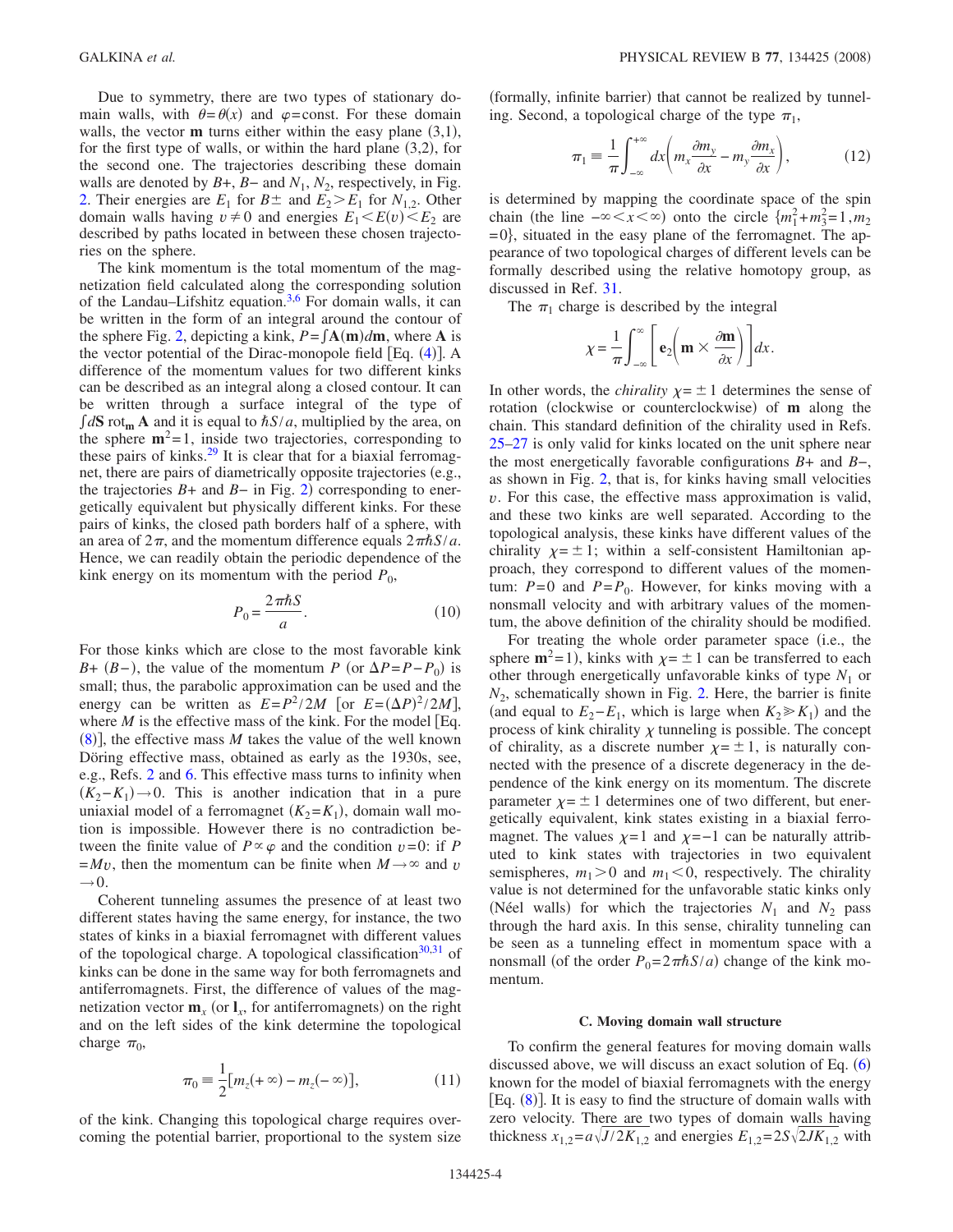$E_1 \leq E_2$ . These are the one-dimensional analogs of the usual Bloch and Néel domain walls, see Refs. [2](#page-10-24) and [6.](#page-10-5)

The structure of a domain wall moving with a nonsmall velocity within the model [Eq. ([8](#page-2-3))] was obtained by Walker at the end of the 1950s, see Refs. [2,](#page-10-24) [3,](#page-10-2) and [6.](#page-10-5) For this solution, the function  $\theta = \theta(\xi)$ ,  $\xi = x - vt$ , and the value of  $\varphi = \varphi_0$ =const is independent of  $\xi$ . The value of  $\varphi_0$  is determined by the domain wall velocity *v* as follows:

$$
\frac{v\hbar}{a\sqrt{JK}} = q\frac{\varepsilon\sin\varphi\cos\varphi}{\sqrt{1+\varepsilon\sin^2\varphi}}.\tag{13}
$$

<span id="page-4-0"></span>Here and below, we use the notation  $\varepsilon = (K_2 - K_1)/K_1$  to shorten the expressions. The relation  $[Eq. (13)]$  $[Eq. (13)]$  $[Eq. (13)]$  governs, in particular, the maximal possible value of a domain wall velocity, the so-called Walker velocity  $v<sub>W</sub>$ ,

$$
v_W = (a/\hbar)\sqrt{JK}(\sqrt{1+\varepsilon} - 1). \tag{14}
$$

It is interesting to note that  $v<sub>W</sub>$  is smaller than the minimal phase velocity of spin waves,

$$
v_{\text{ph}} = (a/\hbar) \sqrt{JK}(\sqrt{1+\varepsilon} + 1).
$$

The values of  $v_W$  and  $v_{ph}$  coincide only in the limit  $\varepsilon \rightarrow \infty$ , when the Landau-Lifshitz equation  $[Eq. (6)]$  $[Eq. (6)]$  $[Eq. (6)]$  can be mapped onto the sine-Gordon equation. However, if  $\varepsilon$  is small, then

$$
v_W \simeq \varepsilon v_{\text{ph}}/4 \ll v_{\text{ph}}.
$$

The value of  $v_W$  vanishes when  $\varepsilon \rightarrow 0$ ; that is, as was noted above, the domain wall cannot move at all for pure uniaxial ferromagnets.

Walker's solution can be presented in the explicit analytical form

$$
\cos \theta = q \tanh\left[\frac{\xi}{x_0(v)}\right], \quad \sin \theta = \sigma \left\{\cosh\left[\frac{\xi}{x_0(v)}\right]\right\}^{-1},\tag{15}
$$

where  $q = \pm 1$ ,  $\sigma = \pm 1$ ,

$$
x_0(v) = a \sqrt{\frac{J}{2K_1(1 + \varepsilon \sin^2 \varphi)}},
$$
\n(16)

and  $\varphi = \varphi(v)$  is determined by Eq. ([13](#page-4-0)). The two topological charges introduced above naturally appear here as the quantities *q* and  $\sigma$ ;  $q = \pm 1$  determines the  $\pi_0$ -topological charge of the kink, and  $\sigma = \pm 1$  governs the spin direction in the kink center and it is naturally connected with the  $\pi_1$ -topological charge, the chirality  $\chi$ .

A straightforward calculation of the kink energy leads to the formula

$$
E = E_1 \sqrt{1 + \varepsilon \sin^2 \varphi}, \quad E_1 = 2S^2 \sqrt{2JK_1}, \quad (17)
$$

where  $\varphi = \varphi(v)$  is determined by Eq. ([13](#page-4-0)). The  $E(v)$  dependence consists of two branches. In three-dimensional ferromagnets, where two-dimensional plane domain walls are present, the upper branch of the domain walls is unstable. However, this instability is developed via nonuniform perturbations in the domain wall plane, and such fluctuations do not exist for domain walls in one-dimensional magnets. Below, we will show that for the more natural domain wall energy representation (namely, as a function of its momentum), the  $E(P)$  function is single valued.

For the Walker solution, the value of  $\varphi$  is  $\xi$ independent, $2<sup>3</sup>$  $2<sup>3</sup>$  and the paths on the sphere present at Fig. 2 are the halves of the big circles passing through the poles of the sphere. Therefore, the domain wall momentum can be written as

$$
P = P_0 \frac{\varphi}{\pi},\tag{18}
$$

<span id="page-4-1"></span>and the explicit form of the dependence of the domain wall energy on its momentum can be rewritten as

$$
E = E_1 \sqrt{1 + \frac{2T_0}{E_0} \sin^2 \frac{\pi P}{P_0}}, \quad \frac{2T_0}{E_1} = \frac{K_2 - K_1}{K_1}, \quad (19)
$$

where

$$
E_1 = 2S^2 \sqrt{2JK_1}
$$

is the minimum energy of the domain wall introduced above. It is worth noting that Eq.  $(19)$  $(19)$  $(19)$  reproduces the dependence  $v(\varphi)$  [Eq. ([13](#page-4-0))] within the Hamilton dynamics,

$$
\frac{dX}{dt} \equiv v = \frac{\partial H(X, P)}{\partial P}.
$$

This leads to unusual dynamical features, like the oscillatory motion of a domain wall as a response to a dc driving force (e.g., dc magnetic field parallel to the easy axis). These peculiarities are well known for the exact Walker solution and have been experimentally established for moving domain walls in magnetic bubble materials, see, e.g., Ref. [2.](#page-10-24) Here, we were able to write down the explicit form of the function  $E(P)$ , but the periodic dependence  $E(P)$  with the same value of  $P_0$  is present for any continuum model of a ferromagnet with biaxial anisotropy. Such periodic dependence  $E(P)$  is also valid for biaxial discrete models; for details, see Ref. [32.](#page-10-27)

### **D. Kink coordinate and lattice pinning**

As we will show, the quantum properties of kinks can be described within a semiclassical analysis of the Hamilton dynamics of collective variables: the kink coordinate *X* and conjugated momentum *P*. This dynamics is determined by the characteristic Hamilton function  $H(P, X)$ . In a continuous approximation, the definition of kink coordinate is obvious. However, the Hamilton relation

$$
\frac{dP}{dt} = -\frac{\partial H(P,X)}{\partial X}
$$

shows that the kink momentum is conserved for any model with the Hamiltonian independent of *X*. Therefore, any processes of tunneling in momentum space (in particular, the tunneling of the domain wall chirality) can only occur if the Hamilton function *H* depends on the domain wall position *X*. For our model, such dependence can only be caused by a lattice pinning of the kink. Thus, for a consistent description of quantum tunneling, lattice pinning must be considered.

A first step in this direction is to define the domain wall coordinate *X* treated as a collective variable and conjugated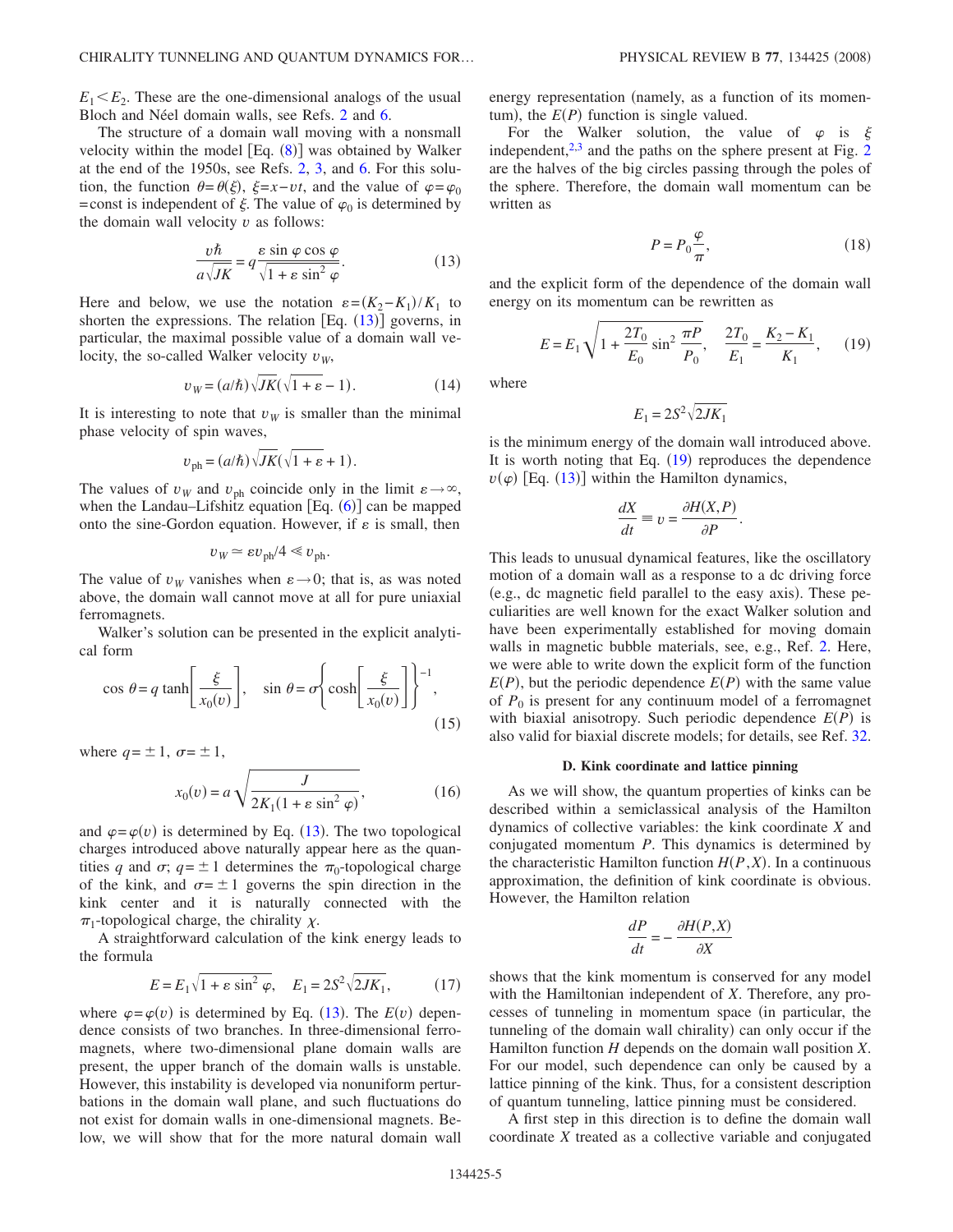to the kink momentum *P*. The kink coordinate *X* in the discrete model can be naturally determined through the spin operators,

$$
X = \frac{a}{2S} \sum_{n} \left[ S_{3,n} - S_{3,n}^{(0)} \right],
$$

where  $S_{3,n}^{(0)}$  corresponds to a certain "reference" kink,<sup>33</sup> which coordinate is chosen as  $X=0$ . The total spin projection onto axis 3 is conserved,  $S_3^{\text{tot}} = \sum_n S_3$ =const; thus, for uniaxial ferromagnets with  $K_2 = K_1$ ,  $dX/dt = 0$  and a kink dynamics is impossible. Another consequence appears when taking into account the Hamilton relation  $dX/dt = \partial H(P, X)/\partial P$ . For the purely uniaxial case,  $H(P, X)$  does not depend on  $P$ . All of these general considerations here are characteristic of the exact Walker solution.

A spin configuration corresponding to a kink with a specified value of the coordinate *X* can be obtained by minimizing the Hamiltonian with respect to the variables  $\theta_n$  and  $\varphi_n$ , for a fixed value of the total spin  $S_3^{(tot)}$ . To do this, we use a procedure proposed and numerically realized for the analysis of different dynamical solitons, $34$  which are described by a conditional minimum of a discrete spin Hamiltonian. Using this method, one can easily determine the structure of the kink and obtain the dependence of the kink energy on its coordinate *X*; this for finite spin chains is described by any classical spin Hamiltonian.

Now, we consider model  $(1)$  $(1)$  $(1)$  with a purely single-ion anisotropy, for a finite chain of size  $N_c$ , with boundary conditions cos  $\theta_n = 1$  and cos  $\theta_n = -1$  at different ends of the chain. The size of the chain  $N_c$  is chosen to be much larger than the width of the kink. In particular, for a reasonable anisotropy  $K > 0.2J$ , the kinks occur as well-localized excitations. As a result, the kink energy is independent of  $N_c$  for  $N_c \geq 30$ . For extremely high values of the anisotropy,  $K > K_c$ , with  $K_c$  $=0.667J$ , the domain wall becomes purely collinear,  $35$  with all spins up or down,  $S_3 = \pm S$ . For such collinear states, the continuum description of the domain wall dynamics and its topological analysis are obviously incorrect, and we should restrict our consideration to moderate values of the anisotropy:  $0.2J < K \le 0.65J < K_c$ .

Considerable influence of the lattice pinning appear when  $K \geq 0.25J$ . A more favorable position of the kink is between neighboring spins. Thus, the values  $S_{3,n}$  at two neighboring spins are equal in magnitude and opposite in sign:  $S_3$  $= \pm S(0)$  < 1. Choosing the value of *X*=0 for one of such states, we can determine the pinning potential having equivalent minima at the points *X*=*an*, where *n* is an integer. The states with kink on a lattice site with  $X = a(2n+1)/2$  corre-spond to maxima of the pinning potential, as shown in Fig. [3.](#page-5-0) In general, it can be concluded that, for moderate values of the anisotropy  $K \leq K_c$ , the pinning potential is not large compared to the "static" energy of the kink. The dependence  $U(X)$  is fairly well described by the simple harmonic relation

<span id="page-5-3"></span>
$$
U(X) = U_0 \sin^2\left(\frac{\pi X}{a}\right). \tag{20}
$$

<span id="page-5-0"></span>

FIG. 3. Shape of the domain wall pinning potential  $U(X)$ , normalized by its maximal value  $U(a/2)$ , for two values of the anisotropy constant. Symbols denote the numerical data. The fit for the model dependence  $[Eq. (21)]$  $[Eq. (21)]$  $[Eq. (21)]$  is shown by the full line.

<span id="page-5-2"></span>On the other hand, higher Fourier components are also present in the dependence  $U(X)$ , especially for higher anisotropy. For example, for a more general form

$$
U(x) = U_0 \sin^2\left(\frac{\pi X}{a}\right) + U_1 \sin^2\left(\frac{2\pi X}{a}\right),\tag{21}
$$

the contribution of  $U_1$  can be noticeable. The values of  $U_0$ and  $U_1$  as functions of the reduced anisotropy  $K/J$  are presented in Fig. [4.](#page-5-1) In general, for higher values of the anisotropy  $K$ , one can see a broadening of the curve  $U(X)$  near its maximum and, correspondingly, a narrowing of the curve near the minima. Note that when  $K > K_c$ , the function  $U(X)$ has a cusp at  $X=0$ .

To conclude this section, we derive the periodic dependence of the domain wall Hamiltonian on both collective variables *X* and *P*. Namely, to describe the quantum dynamics, we can use the Hamiltonian  $H(P,X) = T(P) + U(X)$ , where both functions  $T(P)$  and  $U(X)$  are periodic:  $U(X)$  $= U(X + a)$  and  $T(P) = T(P + P_0)$ .

## **III. QUANTUM TUNNELING EFFECTS IN KINK DYNAMICS**

To describe the quantum dynamics of domain walls, we can proceed with the Hamiltonian  $H(P,X) = T(P) + U(X)$ ,

<span id="page-5-1"></span>

FIG. 4. Coefficients  $U_0$  and  $U_1$  (in units of  $JS^2$ ) in Eq. ([21](#page-5-2)) for some values of anisotropy constant *K*1.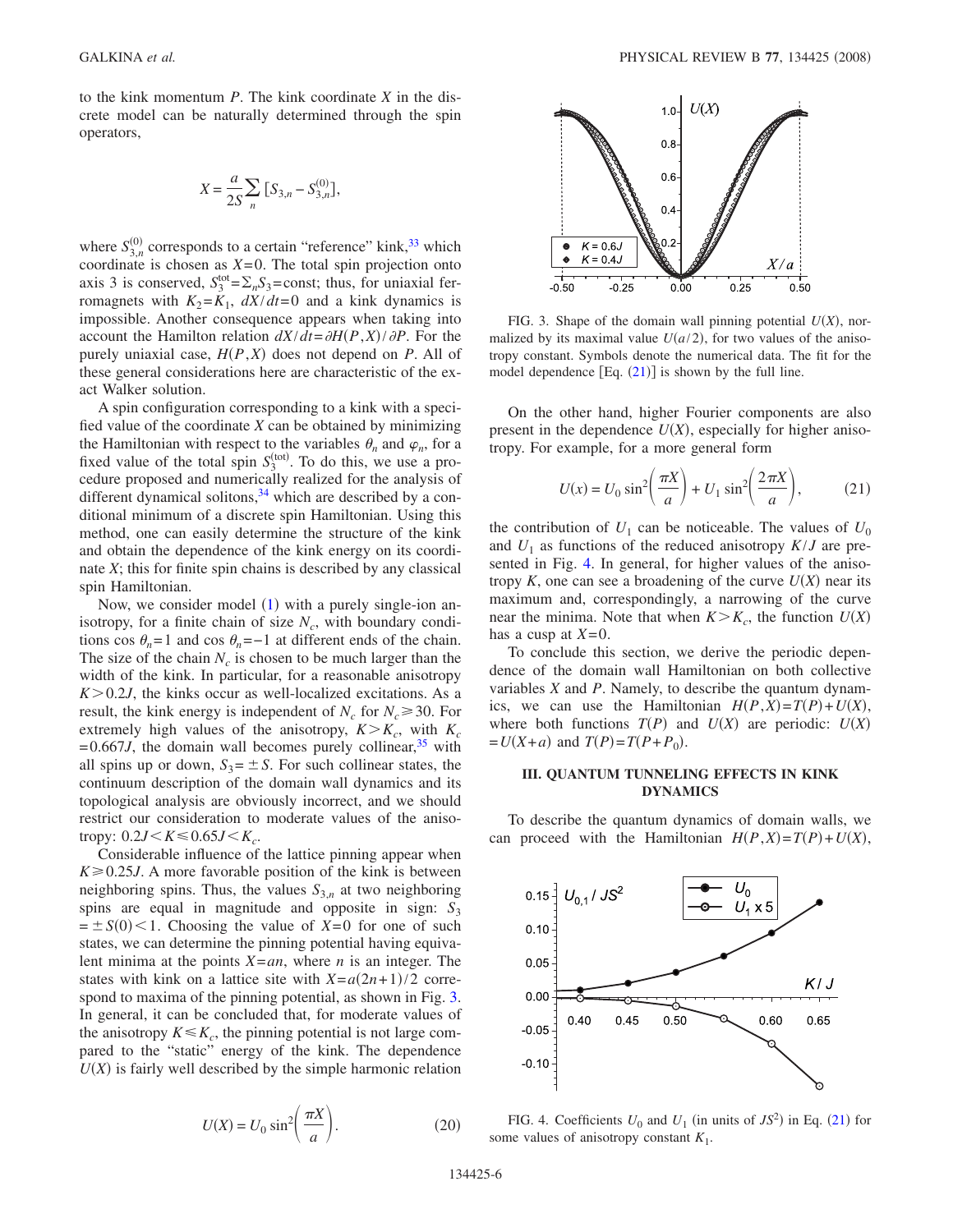where the "kinetic energy"  $T(P)$  is described by Eq. ([19](#page-4-1)) and the "potential energy" is caused by a periodic lattice pinning potential  $U(X) = U(X + a)$ , see Eq. ([20](#page-5-3)) or ([21](#page-5-2)). The most crucial point is the presence of the double periodicity of  $H(P, X)$ , with respect to both *X* and *P*. For simplicity, below, we use the simplest model holding this property,

$$
H = T_0 \sin^2\left(\frac{\pi P}{P_0}\right) + U_0 \sin^2\left(\frac{\pi X}{a}\right),\tag{22}
$$

<span id="page-6-0"></span>where only the lowest harmonics are considered. Here, the energy of the kink is taken from its minimum classical value, i.e., the energy of an "unmoving" kink with  $P=0$  or  $P=P_0$ , situated at the minimum of a pinning potential  $X=0$ . At first glance, this problem seems to be just a quantum problem with one degree of freedom, and, in principle, it could be analyzed by using usual methods in quantum mechanics. However, the Schrödinger equation for the Hamiltonian Eq.  $(22)$  $(22)$  $(22)$ ] contains an infinite number of derivatives, and the direct application of standard numerical methods, or the Wentzel–Kramers–Brillouin approximation, is not easily doable. Below, we propose several adequate approaches to analyze this problem.

For different ferromagnetic chains, any ratio of parameters  $T_0$  and  $U_0$  is, in principle, possible. For example, the value of  $T_0$  is proportional to the difference  $(K_2 - K_1)$  and it vanishes in the purely uniaxial case for any value of  $K_2$  $= K_1 \neq 0$ , while the amplitude of the pinning potential  $U_0$  is almost zero for  $K_1 < 0.15J$ . It is natural to start with the Bohr–Sommerfeld quantization for the domain wall motion, which is based on the analysis of the classical dynamics. This can be done in the same way as for the transverse-field Ising model (see Ref. [33](#page-10-28)) and we do not discuss its details here. The most important feature of a Hamiltonian of type  $(22)$  $(22)$  $(22)$  is the presence of a lower and an upper bound for the energy. Hence, two types of finite motion appear. The first type corresponds to oscillations of the domain wall with either  $P \ll P_0$  or  $(P - P_0) \ll P_0$  near the minimum of the potential, with the energy near the minimum of the Hamiltonian,  $E \ll T_0$ ,  $U_0$ . The second type of finite motion corresponds to oscillations near the potential maximum, with the momentum near the values of  $P = \pm P_0 / 2$ , and the values of energy are  $E \le T_0 + U_0$ .

For intermediate values of the energy, the motion is infinite. For a small pinning potential, this motion is standard, with infinite growth of the kink coordinate. The case  $U_0$  $>T_0$  is less standard; it corresponds to an infinite-growing momentum with finite oscillations of the coordinate near certain positions, which do not coincide with extrema of the pinning potential. The latter case is nothing but Bloch oscillations in the pinning potential  $U(X)$ . An exception is the chosen point  $T_0 = U_0$ , for which the classical motion is finite for all values of the energy.

Both types of infinite motion describe the classical overbarrier dynamics of the domain walls. Using a quantummechanical language, such states of the nearly free particle can be well described by perturbation theory over  $U_0$  or  $T_0$ , for the case  $U_0 < T_0$  or  $U_0 > T_0$ , respectively. This analysis will be done in Sec. III A.

Within the Bohr–Sommerfeld quantization condition, all the states corresponding to finite motion (oscillations) of the domain wall near any extrema of the Hamiltonian produce a discrete spectrum of energy levels *En* with a level separation of the order of  $\sqrt{U_0 T_0 / S}$ . Both  $U_0$  and  $T_0$  are proportional to *S*2 ; therefore, for the semiclassical situation of high spins *S*  $\geq 1$ , the separation of values of  $E_n \propto S$  can be smaller than  $U_0$ or  $T_0$ . These states, with energy  $E_n$ , are well localized. For them, the probability of tunneling is small, and for its estimate, the semiclassical approximation is adequate. Such analysis will be done in Sec. III B.

#### **A. Perturbative analysis**

For extremely large or small values of  $U_0/T_0$  (namely, for  $U_0 / T_0 \leq 1 / S^2$  or  $T_0 / U_0 \leq 1 / S^2$ , the value of  $E_{n+1} - E_n$  $\sim \hbar \omega_n$  can be of the order of min[ $T_0, U_0$ ]. In these cases, all the states are delocalized, and our perturbation theory gives the full description of the domain wall spectrum. Out of these strong inequalities, a perturbative analysis can only be applied to domain wall states with intermediate values of the energy, which correspond to the classical infinite motion discussed above.

Let us now start with the case  $U_0 \ll T_0$ , using perturbation theory with respect to  $U(X)$ . In this case, in zeroth approximation, *P*=const. To proceed further, let us assume the chain to have a large but finite size  $L = Na$ ,  $N \ge 1$ . Then, periodic boundary conditions give the usual quasicontinuous spectrum of the momentum  $P = P_n = (2\pi\hbar/a)(n/N)$ , where *n* is an integer,  $N/2 < n < N/2$ , or  $-P_B/2 < P < P_B/2$ , where  $P_B$  $=(2\pi\hbar/a)$  is the size of the usual (crystalline) Brillouin zone. The vector of states  $|P\rangle$  corresponds to a fixed value of momentum and, hence, the fixed value of chirality and the uncertainty value of the kink coordinate. The quantum spectrum of the problem repeats the dependence of the Hamiltonian [Eq.  $(22)$  $(22)$  $(22)$ ] on *P*.

We now consider the term  $U(X)$  as a perturbation. Its role will generally be the same as for the lattice potential  $U(X)$  in the standard weak-binding approximation in solid state physics. At zeroth order approximation in the coordinate space, the eigenfunctions are of the form  $\psi^{(0)} = \exp(iPX)$ , with the energy  $E^{(0)}(P) = T(P)$ . The influence of the potential  $U(X)$ with the period *a* leads to the formation of Bloch states which are a superposition of the states  $\psi^{(n)} = \exp(iPX)$  $+$ *inP<sub>B</sub>X*), and the momentum transforms to quasimomentum. In the weak-binding approximation, the spectrum can be obtained by a superposition of unperturbed dispersion curves  $E^{(0)} = T(P)$ , with argument shifting by  $nP_B$ , where *n* is an integer number. This spectrum is periodic with the period equal to the size of the first Brillouin zone  $P_B$ . The influence of the perturbation is maximal if the values of the functions  $(P+nP_B)$  and  $(P+n'P_B)$ , with the different  $n \neq n'$ , coincide for some value of *P*.

In contrast with Bloch electrons with a parabolic dispersion law  $E^{(0,el)} = P^2 / 2M$ , for kinks in ferromagnets, the unperturbed dispersion law is already described by a periodic function. Hence, for the resulting dispersion law  $E(P)$ , the periodic dependence (with the period matched with both characteristic values  $P_0 = 2\pi S\hbar/a$  and  $P_B = 2\pi\hbar/a$  should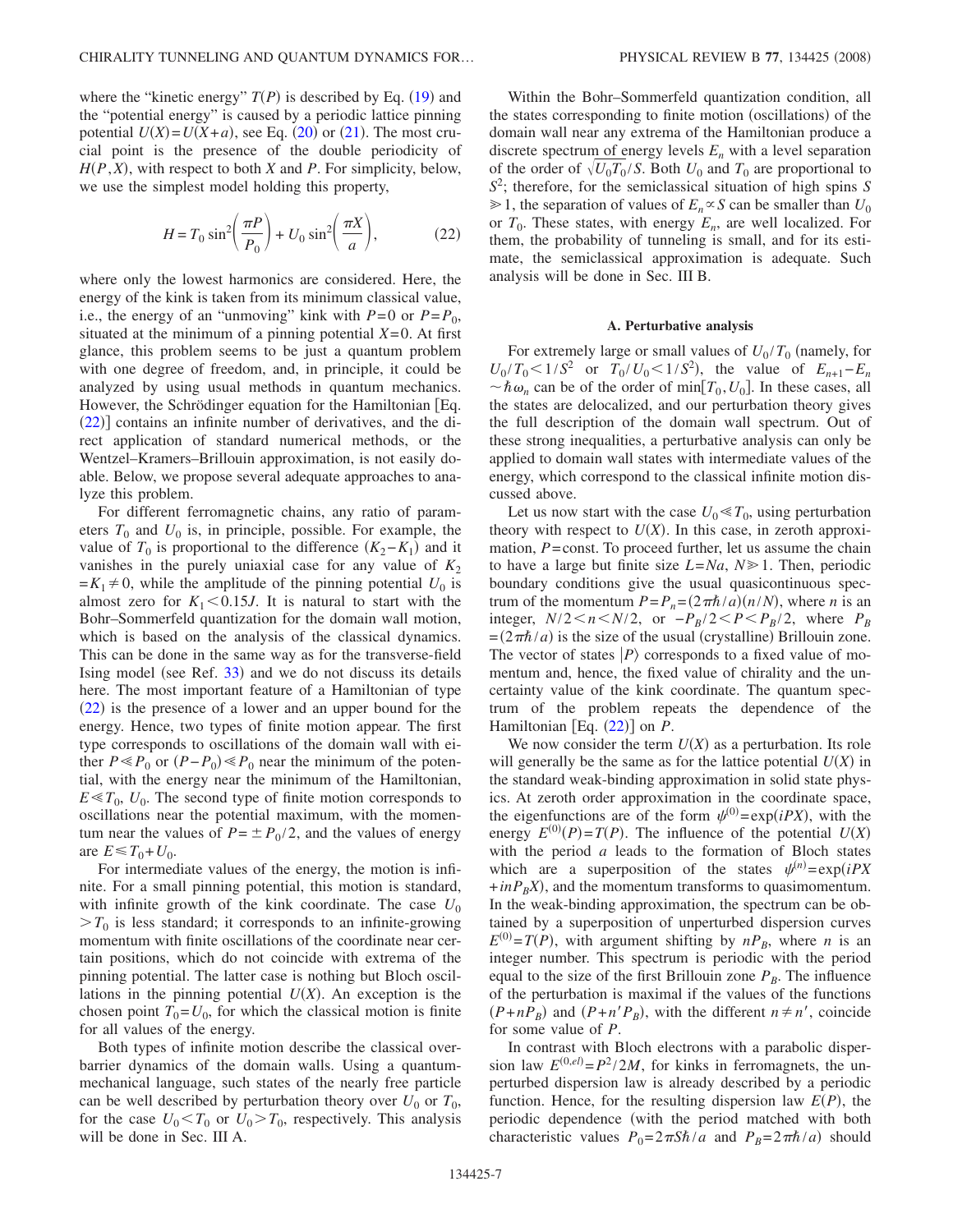<span id="page-7-0"></span>

FIG. 5. Dispersion relation of a kink in a ferromagnet with spin *S*=1 subject to a weak pinning potential. The solid line and the dashed line correspond to the states  $(|+\rangle - |-\rangle)$  and  $(|+\rangle - |-\rangle)$ , antisymmetric and symmetric over chirality, respectively. Here and Figs. [6–](#page-7-1)[8,](#page-8-0) the vertical dotted lines show the boundaries of the usual Brillouin zone,  $-P_B/2 < P \le P_B/2$ .

appear. It is also important that kinks for the states  $|P\rangle$  and  $|P+P_0\rangle$  have the same energy and velocity but differs by the sign of the chirality  $\chi = \pm 1$ . In pure classical language, these states are described by different magnetization distributions, their images corresponding to diametrically opposite paths on the sphere in Fig. [2.](#page-2-0)

A simple analysis shows the fundamental difference between the character of the spectrum for integer and halfinteger values of the atomic spin *S*. For minimal integer *S*  $=1$ , the periods  $P_0$  and  $P_B$  coincide, see Fig. [5.](#page-7-0) The accounting of the potential  $U(X)$  of the form  $(22)$  $(22)$  $(22)$  leads to the overlapping of functions  $E^{(0)}(P)$  and  $E^{(0)}(P+P_0)$ . Taking, for definiteness, a *P* situated in the first Brillouin zone,  $-P_0/2$  $\langle P \leq P_0/2$ , we can say that these unperturbed states have different chiralities  $\chi = +1$  and  $\chi = -1$ . The action of the potential leads to their hybridization and formation of the states  $|P \pm \rangle = (|P \rangle \pm |P + P_0\rangle)/\sqrt{2}$ , having energies

where

$$
E^{(0)}(P) = T(P) + \langle U(X) \rangle,
$$
  

$$
\langle P|U(X)|P + P_0 \rangle = U_0/4
$$

 $E^{(\pm)}(P) = E^{(0)}(P) \pm \langle P | U(X) | P + P_0 \rangle,$ 

and

$$
\langle U(X) \rangle \equiv \langle P | U(X) | P \rangle) = U_0/2
$$

are the off-diagonal matrix element and the mean value of the potential  $U(X)$  for Eq.  $(22)$  $(22)$  $(22)$ , respectively.

The same expression can be found for any integer spins  $S=k>1$ , i.e., the Fourier component of the potential with  $P=kP_B=P_0$  leads to a full hybridization of the chirality for any *P*. As a result, states of type  $|+\rangle \pm |-\rangle$  appear, where  $| \pm \rangle$ correspond to chirality values  $\chi = \pm 1$ . Such states are the quantum superposition of the kinks describing diametrically opposite trajectories on the sphere and energy  $E^{(\pm)}(P)$  $E(E^{(0)}(P) \pm U_0/4$ , where  $U_0$  is the corresponding matrix element of the potential  $U(X)$ . For integer spins  $S > 1$ , the value  $P_0 = SP_B$  is a common period. Neglecting the chirality tun-

<span id="page-7-1"></span>

FIG. 6. Same as in Fig. [5](#page-7-0) for spin value *S*=2. The region near the crossing points, schematically shown by shadowed ellipses on the main figure, is magnified in the upward left inset.

neling, one can find the *S* usual energy bands (doubly degenerated over the chirality values) with the size of  $P_B$ . The chirality tunneling splits any of them into two subbands, corresponding to states  $(|+\rangle \pm |-\rangle)$  with  $E^{(\pm)}(P)$ , and the total number of bands equals 2*S*, as shown in Fig. [6.](#page-7-1)

For half-integer spins  $S = k + 1/2$ , where *k* is an integer number, the situation is completely different. It is easy to show that none of the Fourier components of the potential with  $nP_B = 2nP_0/(2k+1)$  leads to such an overlapping of the nonperturbed spectrum at any *P*, which take place for integer *S*. For  $S=1/2$ , any crossing is absent, as shown in Fig. [7](#page-7-2) [a crossing of nonperturbed spectra for spin *S*=1/2 reported in Ref. [25](#page-10-19) is an artifact of the parabolic approximation for  $E^{(0)}(P)$ ]. For higher half-integer spins  $S > 1/2$ , the only crossings at some fixed values occur when  $P = P_n$ . Such crossings can appear for branches  $E^{(0)}(P+nP_B)$  corresponding to the kinks with the same or different chiralities, as shown in Fig. [8.](#page-8-0) For this last case, the effects of chiralities hybridization can be present very near the crossing points,  $|T(P) - T(P_n)|$  ≤ *U*<sub>0</sub>, as shown in Fig. [8.](#page-8-0)

Let us consider the opposite limiting case  $U_0 \ge T_0$ , when the kinetic energy  $T(P)$  plays the role of a small perturbation for the unperturbed Hamiltonian  $H_0 = U(X)$ . To zeroth order approximation with respect to  $T_0$ , the solution is now X =const. To construct this perturbation theory, the momentum

<span id="page-7-2"></span>

FIG. 7. Dispersion relation of a kink in a ferromagnet with spin *S*=1/2, subject to a weak pinning potential. The solid line and dashed line correspond to the states with chiralities  $\chi = -1$  and  $\chi$ =1, respectively. Rectangles denote the points where the value of the chirality is not determined.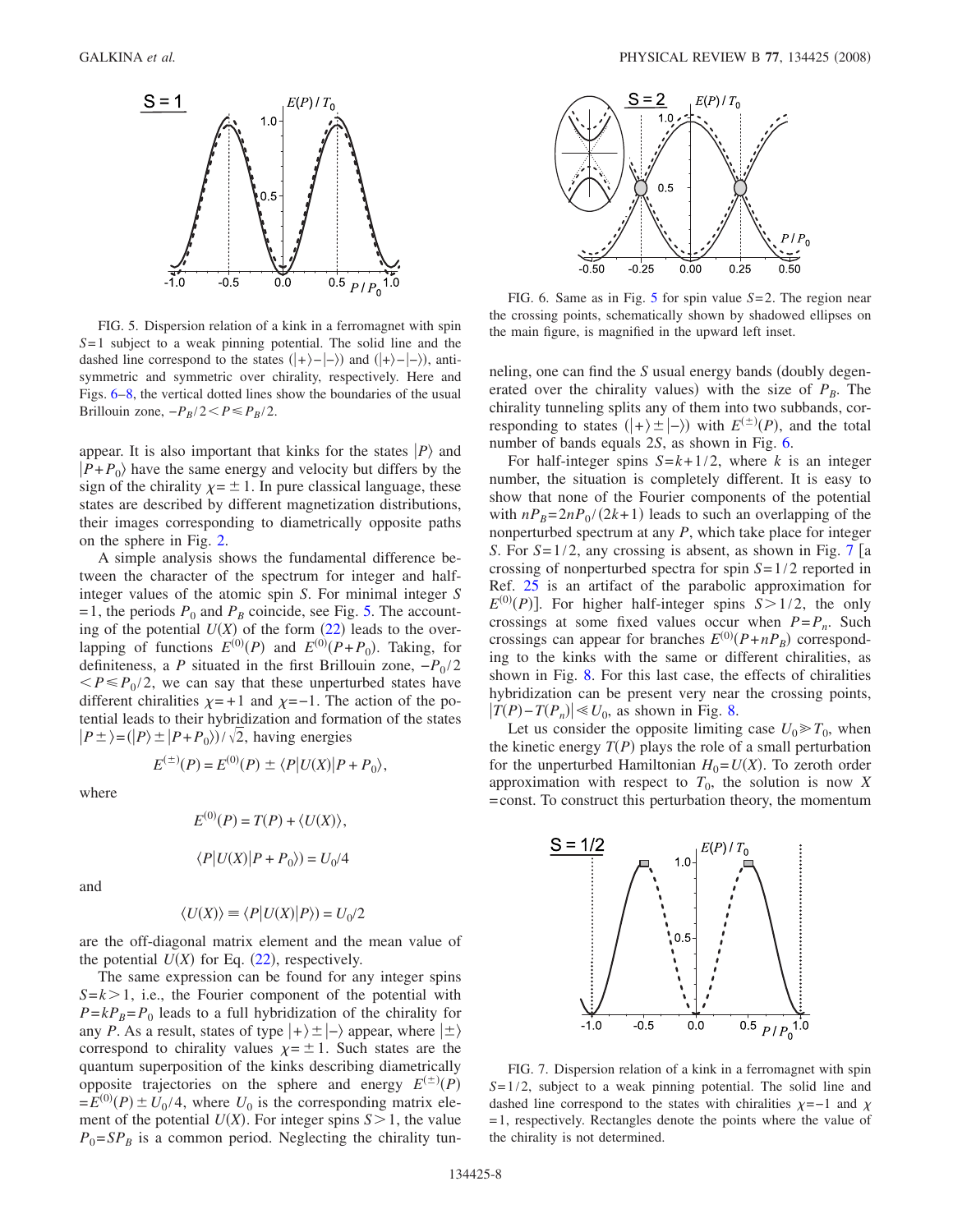<span id="page-8-0"></span>

FIG. 8. Same as in Fig. [7](#page-7-2) for the spin value *S*=3/2. The gray and the light circles schematically show the areas in the vicinity of the crossing of unperturbed spectra with and without chirality hybridization, respectively.

representation should be used. In this case, taking into account the identity of the states with *P* and  $P+2P_0$ , we should apply the condition  $exp[i(P - P_0)X] = exp[i(P + P_0)X]$ , which leads to the discreteness of the values of the kink coordinate,  $X=X_k=ak/2S$ . The difference between this boundary condition and the condition which was used for the case  $U_0 \ll T_0$ above leads to essentially different results.

For the case of strong pinning potential  $U_0 \ge T_0$ , unperturbed states are described by the wave function in the momentum representation  $\psi^{(0)} = \exp(iX_kP)$ , with definite coordinate  $X = X_k$  and indefinite value of the momentum, which also means an indefinite value of the chirality. Let us now consider  $T(P)$  as a small perturbation. It is easy to see that the *nth* Fourier component of  $T(P)$ , with  $exp(2i\pi nP/P_0)$ , leads to a nonzero matrix element of the quantum transition when changing the kink coordinate,  $X_k \rightarrow X_k + \delta X_n$ ,  $\delta X_n = na / S$  (in the simplest case with one harmonic only  $[Eq. (22)]$  $[Eq. (22)]$  $[Eq. (22)]$ , the transition with  $n>1$  requires accounting the *n*th order in perturbation theory). If  $U(X_k) = U(X_k + \delta X_n)$ , i.e., when the value of  $\delta X_n$  is multiple to the chain period *a*, the "resonant" transition should be observed.

In summary, kinks in ferromagnetic chains with either integer or half-integer spins behave differently. The tunneling from a cell to the neighboring one is possible for an integer spin, while for the half-integer spin, only the transitions with changing *X* by 2*a* are permitted, i.e., "jumps" across one cell. This feature was mentioned in Ref. [25](#page-10-19) using a different reasoning.

#### **B. Semiclassical dynamics**

For large values of the spin,  $S \ge 1$ , a semiclassical approach provides a much better approximation than the perturbative approach used above. For electronic states in a large lattice potential, the semiclassical tunneling can be formally described by the tight-binding approximation, which leads to the formation of a band spectrum of the kink with narrow allowed bands.

Considering possible tunneling effects for a kink, one immediately encounters the question of underbarrier transition in both coordinate space and momentum space. For domain walls with the minimal energy, such transitions include the tunneling between states corresponding to a two-dimensional set of points in phase space of a system  $(P,X)$ , such as  $X$  $\approx 0, \pm a,...$  and  $P \approx 0, \pm P_0,...$  Within the semiclassical approximation, these transitions can be investigated in the framework of the instanton approach, see Refs. [36](#page-10-31) and [38.](#page-10-32) This approach is a version of the Feynman path integral method suited to the description of the underbarrier transitions. It involves using the Euclidean space-time that is transforming to the imaginary time,  $t \rightarrow i\tau$  (so-called Wick rotation). Within this approach, the amplitude of the underbarrier transition from a given quantum state  $|i\rangle$  to another one  $|f\rangle$  is determined by the path integral  $\int DX \exp[-A_E[X]/\hbar]$ , where *DX* denotes integration over all possible paths that satisfy the specified boundary conditions. Here, the Euclidean action  $A_E[X]$  is described in the form  $A_E = \int L_E d\tau$ , and  $L_E = P(dX/d\tau) - H(P, X)$  is obtained by the application of a Wick rotation to the usual mechanical Lagrangian. The instanton solution determines the trajectory for which the tunneling amplitude is maximal, i.e., the instanton trajectory minimizing  $A_E$  with respect to  $X(\tau)$  and  $P(\tau)$ , with the conditions *i*) at  $\tau \rightarrow -\infty$  and *f*) at  $\tau \rightarrow +\infty$ . The minimum of the Euclidean action is realized on the separatrix solution of the corresponding Euler–Lagrange problem for the Euclidean action functional  $A_E$  or, equivalently, on the solution of the Hamilton equation with the substitution  $t \rightarrow i\tau$ . The tunneling splitting of the levels  $\Delta$  is determined by the formula  $\Delta = \eta \hbar \omega_0 \sqrt{A_E/\hbar} \exp(-A_E^0/\hbar)$ , where  $\omega_0$  is the characteristic frequency,  $\eta \sim 1$ .

Let us apply this approach to the mechanical problem of the kink dynamics described by the Hamiltonian [Eq.  $(22)$  $(22)$  $(22)$ ]. It is easy to see that the Wick rotation  $t \rightarrow i\tau$ , simultaneously with the simple substitution  $X \rightarrow i\Xi$ , reduces the instanton problem to the Hamilton problem for *real* canonical variables  $\Xi$  and *P* and with the real Hamilton function  $H_E$ ,

<span id="page-8-1"></span>
$$
H_E = T_0 \sin^2(\pi P/P_0) - \mathcal{U}(\Xi), \quad \mathcal{U}(\Xi) = U_0 \sinh^2(\pi \Xi/a).
$$
\n(23)

The Hamilton equations for Eq.  $(23)$  $(23)$  $(23)$  have an obvious integral of motion  $H_E$ =const; boundary conditions give  $H_E$ =0. Thus, for an instanton solution, we derive  $\sqrt{T_0} \sin(\pi P/P_0)$  $= \pm \sqrt{l(E)}$ . A simple analysis shows that this problem has an instanton solution with  $\Xi(\pm \infty)=0$  [i.e.,  $X(\pm \infty)=0$ ], while the values of momentum differ: *P* at  $\tau \rightarrow -\infty$  and  $P + P_0$  at  $\tau \rightarrow +\infty$ . This instanton solution describes the tunneling of the kink chirality.

Analysis of the second type of tunneling (tunneling of the kink coordinate) can be done in a similar manner, by using a Wick rotation, substituting  $P \rightarrow i\Pi$ , and keeping the coordinate *X* as a real variable. Then, again, the real Hamilton function  $\overline{H}_E$  for two real variables *X*,  $\Pi$  appears,

$$
\bar{H}_E = U_0 \sin^2(\pi X/a) - T_0 \sinh^2(\pi \Pi/P_0).
$$
 (24)

<span id="page-8-2"></span>It is easy to show that this problem has an instanton solution with  $\Pi(\pm \infty) = 0$ ,  $X(\tau \to -\infty) - X(\tau \to \infty) = a$ . This instanton solution describes the tunneling of the kink from one lattice site to a neighboring one.

For the instanton solutions of both types  $\overline{H}_E$ ,  $H_E$ =const  $=0$ , the Euclidean Lagrangian reduces to  $L_E = P(dX/d\tau)$ .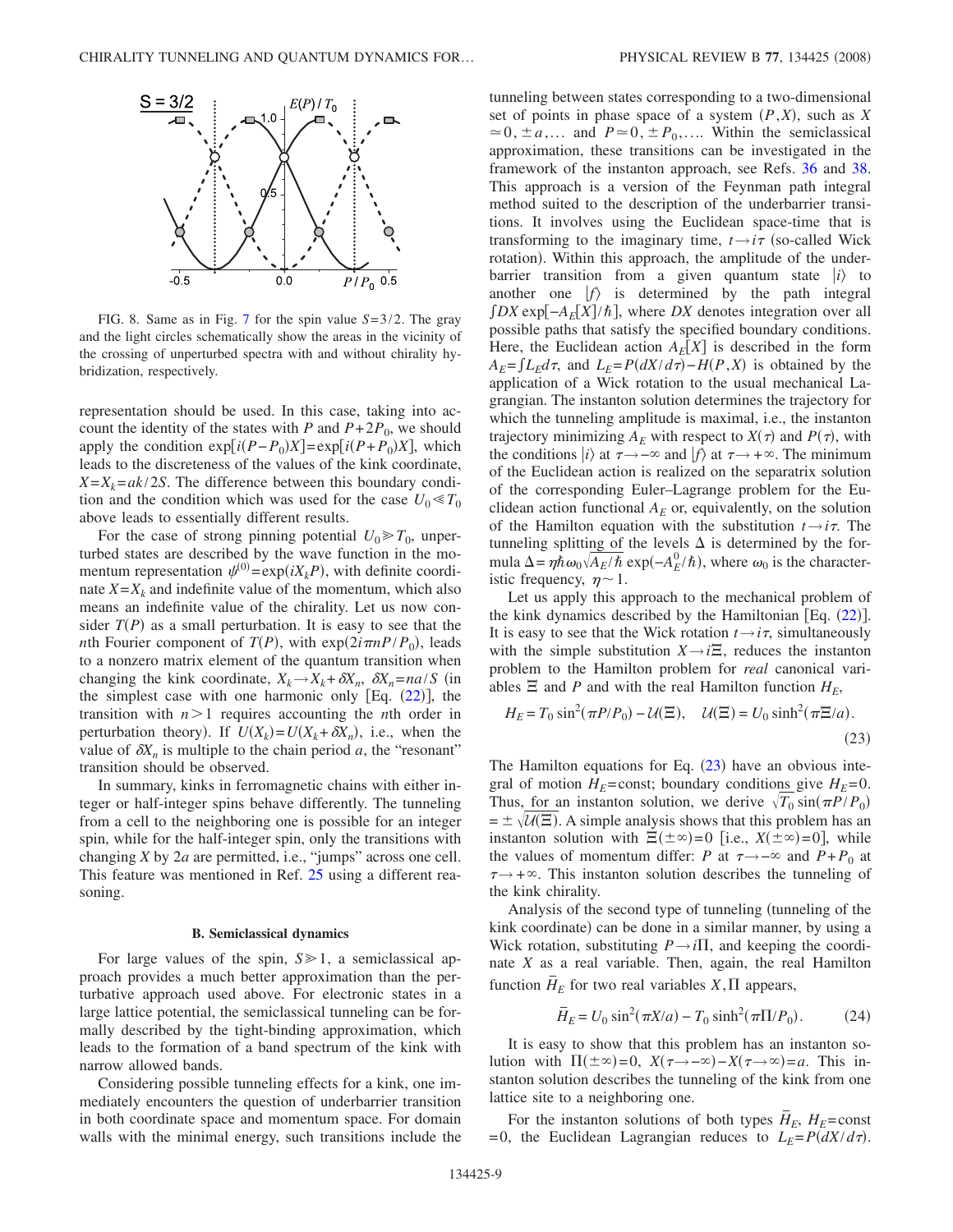<span id="page-9-0"></span>

FIG. 9. Dependence on the parameters  $a_E$  and  $\bar{a}_E$ , determining the value of the Euclidean action for the tunneling processes, as a function of  $U_0/T_0$  (in logarithmic scale). Two analytic asymptotic dependencies are also indicated in the figure with a dashed and a dot-dashed curves.

Therefore, for both cases,  $[Eqs. (23)$  $[Eqs. (23)$  $[Eqs. (23)$  and  $(24)$  $(24)$  $(24)$ ], the value of the Euclidean action can be represented as simple integrals. For example, for the tunneling of the chirality,  $A_E^0$  $=f_0^P \Xi(P) dP$ , where

$$
\Xi(P) = (a/\pi)\arcsinh[\sqrt{(T_0/U_0)}\sin(\pi P/P_0)],
$$

<span id="page-9-1"></span>resulting in

$$
A_E^0 = \left(\frac{2\hbar S}{\pi}\right) a_E \left(\frac{U_0}{T_0}\right),\tag{25}
$$

where  $a_E(U_0/T_0)$  is a universal function (see Fig. [9](#page-9-0)) that only depends on the ratio  $U_0/T_0$ . We can easily find the asymptotic behavior of  $a_E$  at  $z \le 1$  and  $z \ge 1$ : the functions  $a(z) = \sqrt{z}$  and  $a(z) = \ln z$ , where  $z = U_0 / T_0$ . These are shown in Fig. [9.](#page-9-0)

For the analysis of the tunneling of the coordinate *X* it is not even necessary to calculate the corresponding integral  $\overline{A}_{E}^{\text{o}} = \int_{0}^{a} \Pi(X) dX$ . The Euclidean action  $\overline{A}_{E}$ , describing the tunneling of the kink coordinate, is obtained from the previous formula for the tunneling of the chirality  $A_E$  in Eq. ([25](#page-9-1)) by the replacement  $U_0/T_0 \rightarrow T_0/U_0$ .

The quantity  $A_E$ , as well as the tunneling splitting  $\Delta_0$ , is a standard measure of the intensity of the quantum tunneling processes but there is a physical difference among the tunnel processes considered here. This is because all of the values of the kink coordinate of the form  $X = an$  (the kink is found at points of potential energy minima) correspond to different states of the kink, while all the values of the momentum differing by  $2P_0$  correspond to the same state of the kink. Therefore, the processes of tunneling either coordinate or momentum lead to different physical consequences. Tunneling of the coordinate is responsible for the formation of an energy band in which the number of states with different values of the quasimomentum coincides with the number of spins in the chain. The width of the corresponding energy band is given in terms of the tunneling splitting  $\Delta_0$ ,  $\Delta E_0$  $=2\Delta_0$ . Tunneling of the momentum leads to lifting off the

twofold degeneracy of the states of the kink and causes a splitting of the level into two, with  $\Delta E = 2\overline{\Delta}_0$ .

### **IV. CONCLUDING REMARKS AND RESULT DISCUSSION**

In conclusion, using both semiclassical instanton and perturbative approaches, we study quantum tunneling effects in *P* space and *X* space for domain walls in ferromagnetic chains. We also investigated the quantum dynamics of domain walls (kink-type solitons) in spin chains. Explicit results have been obtained for the biaxial model with isotropic interaction  $J$  and rhombic anisotropy with two constants  $K_1$ and  $K_2$ . The combinations of the two spin interaction constants,  $K_1 / J$  and  $(K_2 - K_1) / K_1$ , define two parameters,  $U_0$  and  $T_0$ , for the effective Hamiltonian describing the quantum dynamics of a domain wall.

In both limits (small and large  $U_0 / T_0$ ), only one type of transition becomes important, but for the case  $U_0 \sim T_0$ , the probability for both transitions are comparable. In this case  $U_0 \sim T_0$ , the function  $a(U_0/T_0)$  is of order of unity, and for  $S \sim 1$ , both transition amplitudes are not small; i.e., the kinks in ferromagnetic chains with spin  $S \sim 1$  are essentially quantum objects. They are characterized by a quantum dispersion relation (spectrum) of the kink  $E = E(P)$ , with the presence of some discrete variable, chirality  $\chi = \pm 1$ . The quantum properties of domain walls in a chain with either integer or halfinteger spin are essentially different. For a chain with integer spin, there are *S* main energy bonds, each of these bonds splits in two subbands, with total hybridization of chirality. In contrast, for the case of half-integer spin chain, we arrive at a pattern of 2*S* nonoverlapping energy bands, with chirality hybridization only at some particular points.

Having in mind the case of mesoscopic chainlike artificial ferromagnetic structures, we discuss the behavior of domain walls for large spins  $S \ge 1$ . At first glance, for such systems, the quantum effects should be suppressed by the large spin values. However, as we have shown, tunneling effects can occur, even for values like  $S \sim 10^2 - 10^3$ , for essentially different values of the parameters  $U_0$  and  $T_0$ . Here, the value of the tunneling exponent can be acceptable  $(A_E/\hbar) \le 15-20$  if  $a_E \leq 1$ . We stress the agreement between the probability of tunneling for one mesoscopic magnetic particle, see Refs. [37](#page-10-33) and [38](#page-10-32) and the probability of tunneling processes for the kinks found here.

For domain wall tunneling, at least one of two quantum tunneling transitions (either tunneling of coordinates or tunneling of chirality) are possible. It is useful to introduce the following empiric rule. The probability of chirality tunneling, including flipping a large number of spins  $N_{\text{kink}} \geq 1$ , has the same order of magnitude as for coherent spin tunneling of a single particle. The role of thermal fluctuations on both the quantum tunneling and the transition to classical thermoactivated hopping can be done in a similar manner as for one particle (see, e.g., Ref. [39](#page-10-34)).

#### **ACKNOWLEDGMENTS**

We gratefully acknowledge partial support from the National Security Agency (NSA), Laboratory for Physical Sci-